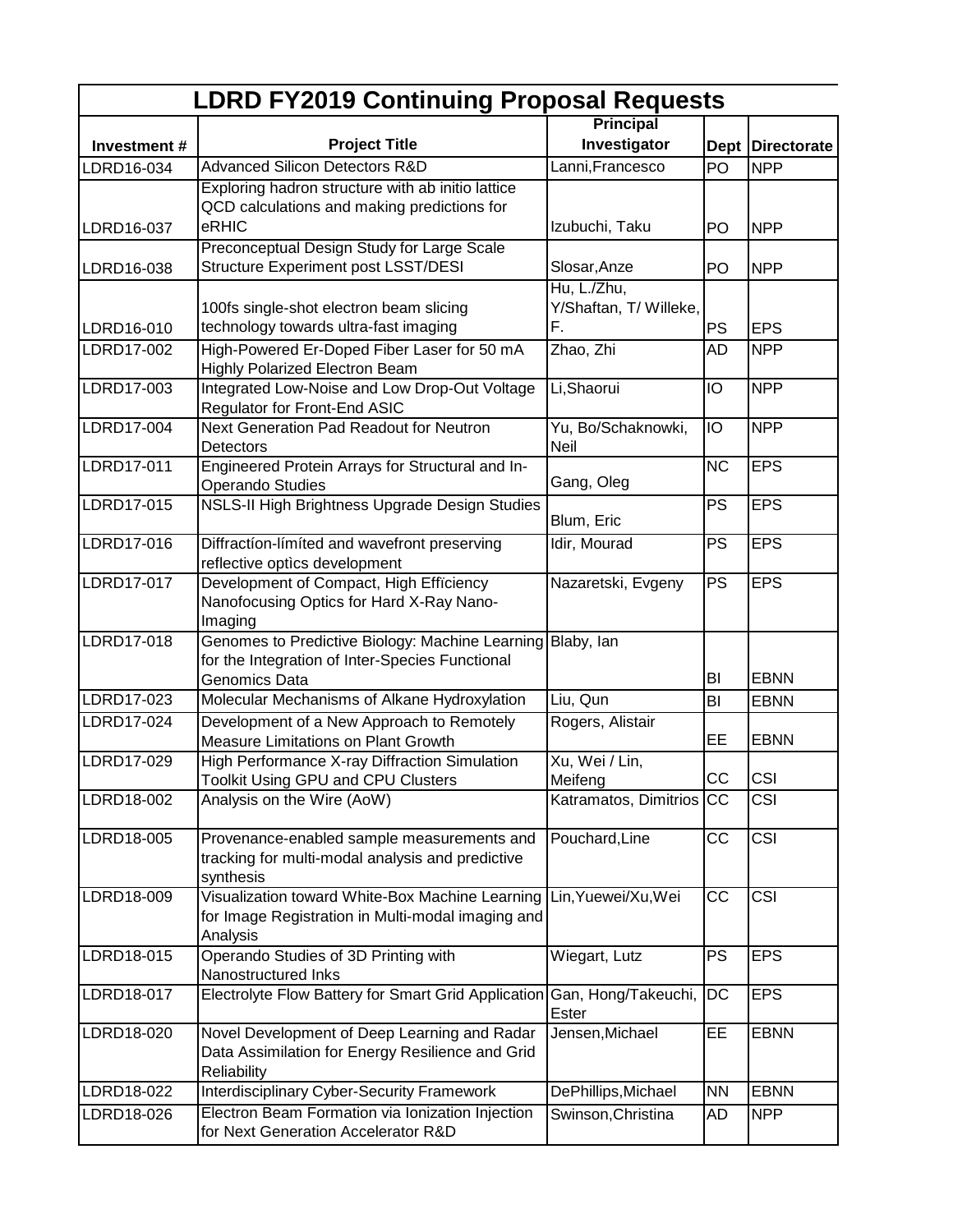| LDRD18-028   | Tunable High Power FPC for Storage SRF Cavity Wencan Xu                                                                          |                                           | AD        | <b>NPP</b>  |
|--------------|----------------------------------------------------------------------------------------------------------------------------------|-------------------------------------------|-----------|-------------|
| LDRD18-030   | Investigation of Surface Charge Limit of GaAs                                                                                    | Rao, Triveni/Tsang,<br>Thomas/Wang, Erdon | IO        | <b>NPP</b>  |
| LDRD18-036   | Finding a Lifshitz Point with the Beam Energy<br>Scan II                                                                         | Pisarski, Robert                          | PO        | <b>NPP</b>  |
| LDRD18-038   | <b>Ultra-fast High-Granularity Silicon Sensor</b><br><b>Technology for Photon Science</b>                                        | Tricoli, Alexander                        | PO        | <b>NPP</b>  |
| LDRD18-046   | Enabling Sustainable Ammonia Synthesis through<br>Ambient and High Pressure Synchrotron<br>Techniques                            | Rodriguez,<br>Jose/Stavitski, E.          | CO        | <b>EPS</b>  |
| S-LDRD18-033 | Micro-pattern gas detectors                                                                                                      | Kiselev, Alexander;<br>Woody, Craig       | PO        | <b>NPP</b>  |
| S-LDRD18-037 | Forward and Backward Tracking at the EIC using<br>small strip thin gap chamber detector                                          | Ruan, Lijuan                              | PO        | <b>NPP</b>  |
| S-LDRD18-039 | <b>Studying Confirment and Nuclear Structure</b><br>through Correlations and Quantum Entanglement<br>at an EIC                   | Ulrich, Thomas                            | PO        | <b>NPP</b>  |
| S-LDRD18-044 | Interplay of the many body dynamics of parton<br>spins with gluon saturation at EIC                                              | Venugopalan, Raju                         | PO        | <b>NPP</b>  |
| S-LDRD18-045 | Jets at the EIC                                                                                                                  | Venugopalan, Raju                         | PO        | <b>NPP</b>  |
| S-LDRD18-047 | Functional Descriptors of Single Atom Catalysts                                                                                  | Frenkel, Anatoly                          | CO        | <b>EPS</b>  |
| LDRD19-001   | Physics-Informed Autonomous Synthesis of Self-<br><b>Assembling Materials</b>                                                    | Yager, Kevin                              | CSI       | CSI         |
| LDRD19-002   | Physics-Guided Optimization of Quantum Gate<br>Operations                                                                        | Lin, Meifeng                              | CSI       | CSI         |
| LDRD19-003   | Building an Integrative Forecast System to<br>Address Challenges Facing Renewable Energy<br>Forecast                             | Liu, Yangang                              | EE        | <b>EBNN</b> |
| LDRD19-008   | Integrating Multimodal Experiments using<br>Advanced Data Analytics Developed with<br>Microscopic Theories for Quantum Materials | Attenkofer, Klaus                         | <b>PS</b> | <b>EPS</b>  |
| LDRD19-010   | X-Ray Vision of Topological Bosons in<br><b>Condensed Matter</b>                                                                 | Dean, Mark                                | <b>PM</b> | <b>EPS</b>  |
| LDRD19-013   | In operando imaging and dynamics of 2D high<br>temperature superconductor based, dense Q-bit<br>arrays                           | Mazzoli, Claudio                          | <b>PS</b> | <b>EPS</b>  |
| LDRD19-014   | Linking Experiments to Algorithms For Solving<br>Single-Particle Cryo-EM Challenges.                                             | McSweeney, Sean                           | <b>PS</b> | <b>EPS</b>  |
| LDRD19-015   | Triplet-Driven Solar Energy Capture                                                                                              | Miller, John                              | CO        | <b>EPS</b>  |
| LDRD19-016   | Demonstration of feasibility of sub-nm,<br>picosecond electron microscope for the life<br>sciences                               | Shaftan, Timur                            | <b>PS</b> | <b>EPS</b>  |
| LDRD19-017   | Beam Pipe Higher Order Mode (HOM) Absorber                                                                                       | Xu, Wencan                                | CAD       | <b>NPP</b>  |
| LDRD19-019   | Varying Cross-Section Direct Wind Double Helix<br>Coils                                                                          | Witte, Holger                             | CAD       | <b>NPP</b>  |
| LDRD19-020   | Cryo-CMOS: enabling technology for scalable<br>quantum processors                                                                | Carini, Gabriella                         | IO        | <b>NPP</b>  |
| LDRD19-021   | Silicon Drift Detector with internal gain and ultra-<br>low noise charge preamplifier for single photon<br>detection             | Giacomini, Gabriele                       | IO        | <b>NPP</b>  |